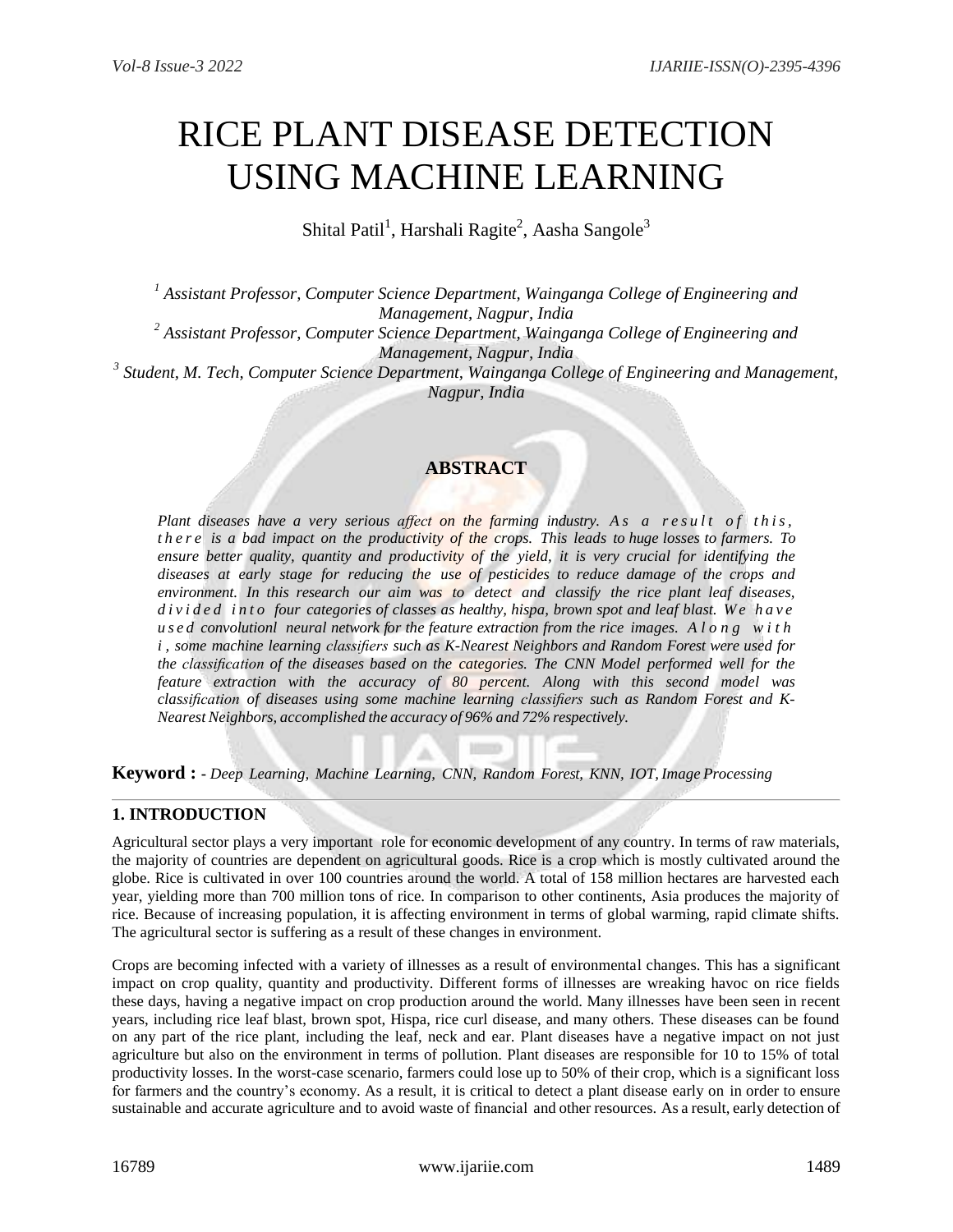pests on cropsis critical for avoiding large use of fertilizers and pesticides for obtaining higher productivity. For largescale crops, naked-eye participant observation are not practical norsufficient. Advancement in IT field, help to increase productivity of the crops with the minimum use of fertilizers. In today's Artificial Intelligence (AI) environment, convolutional neural networks (CNN) and machine learning can play important role in classifying diseases.

The Image Processing domain may be able to provide a solution to the agricultural sector's challenges. CNN will be used for extracting features from the leaf images. Diseases can be classified using machine learning classifiers. CNN has a faster processing speed and is more accurate in categorization. This approach could be useful for disease classification and detection. In this study, a convolutional neural network is utilized to extract features from rice photographs. For classifying diseases, machine learning classifiers such as random forest and K-Nearest Neighbors are utilized.

## **2. PROPOSED METHODOLOGY**

The objective of this research is to build a deep learning and machine model which will detect and classify the diseases in rice crop using the database. In this research Convolutional Neural Network (CNN) is used to extract the features from the rice leaf images. Further some machine learning classifiers such as Random Forest and K-Nearest Neighborswill classifythedisease inwhichclassitbelongs. Thisiskind ofhybridmodel.

For this implementation, we have used KDD Methodology and the figure 1 shows the process flow of KDD approach.



#### **2.1 Data Selection**

**Figure -1**: Proposed Methodology

The dataset for rice leaf diseases was obtained from the web and is available on kaggle.com. There are 3355 photos in the collection, and are in.jpg format. The dataset is 7 GB in size due to a high resolution photos. Further data set was divided into training and validation for each and every class. In total 2684 images are kept for training and 671 images were kept in validation phase. This dataset was generated for the aim of study and can be used to identify and classify rice leaf diseases. This data selection method completesthe image acquisition process.

#### **2.2 Data Preperation**

Thissection providesstepsinvolvedin pre-processing and transformation ofdata in this researchwork. Data Preprocessing involves working on database before the implementation phase. For any research work it is crucial to preprocessthe data before using for anymodeling purpose. In this research project normalization is done on images to use the images in proper format which will help to do modeling faster.

In data transformation processimage augmentation is carried out. Image augmentation is one ofthe most popular method of data augmentation, can be used to increase the size of training by using resized version of images in dataset. Image augmentation process comprises of transforming the pictures which are present in the training data. In this research work image augmentation for CNN is done using image data generator.

#### **2.3 Data Modeling**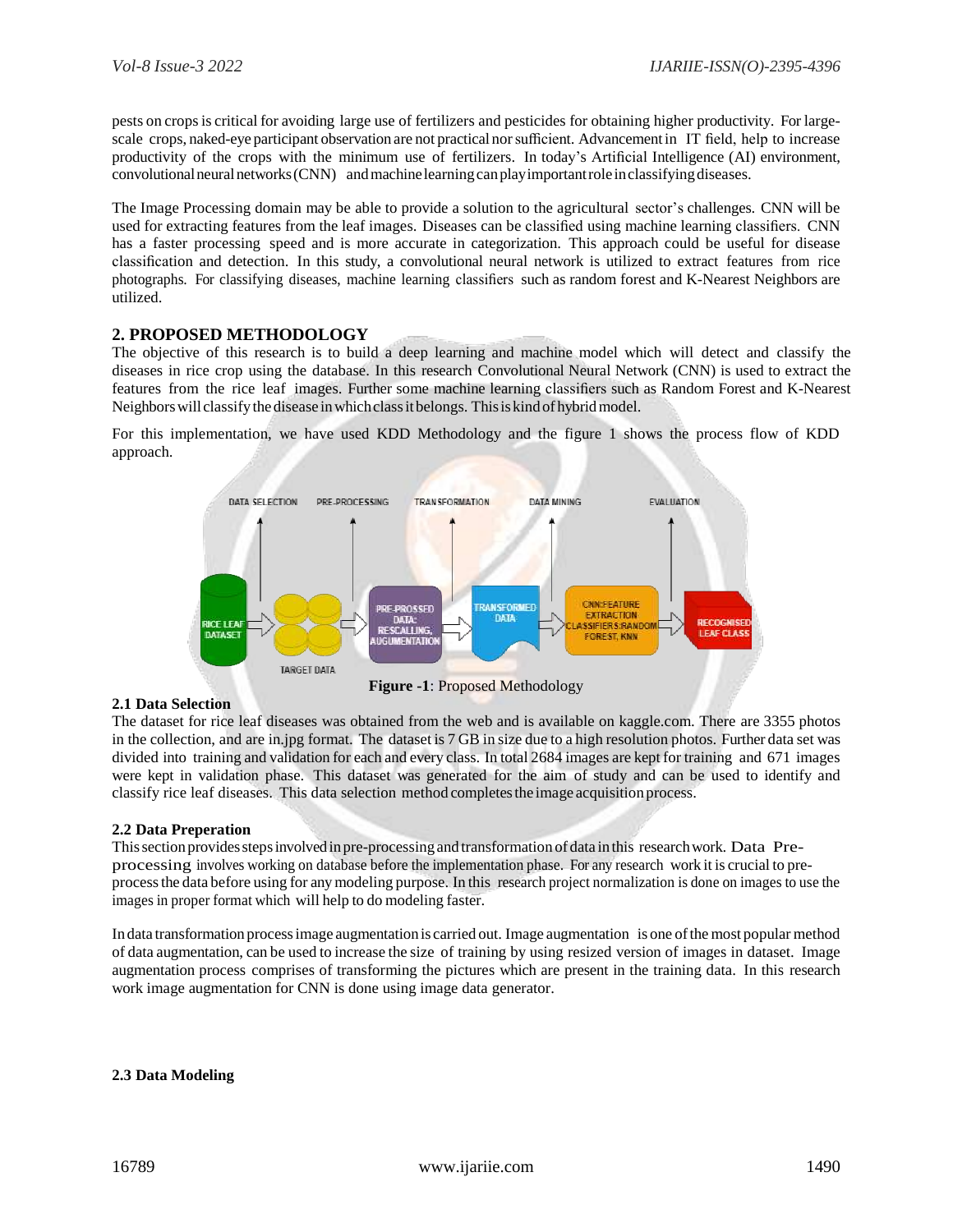Data Modeling gives explanation about the algorithms and models that were used to classify the pictures. This research work shows the usage of both classic machine learning and deep learning methods. Convolutional Neural Network

The convolutional neural network model works well with the image processing and gives better accuracy and builds an efficient model.

The features retrieved from the leaf photos are represented by an embedding, which is a vector. The vectors created for other leaf pictures can then be compared to this. Another vector that is close to the first could be the same leaf class, while another vector that is remote could be a different leaf class. The classification model will accept an embedding as inputsandpredicttheleaf'sidentification.

Random Forest classification algorithm is implemented for classification of rice leaf im- ages. This classification algorithm is used because it give better accuracy with the CNN model

K-Nearest Neighbors classification algorithm is implemented for classification of rice leaf images. This algorithm is used because it performs betterin classification task.

## **3. DESIGN AND IMPLEMENTATION**

The figure 3 shows the process flow on the implementation.



**Figure - 2**: Architecture Design

Initiallydata wasimported and further pre-processingand transformationisdone so it can used used for model training. Pre-processing and normalization is very necessary before applying any model on data. Further the results of this is transformed data. Transformed data was split in two for training and testing purpose. Same process has been done on both train and test data. This data then further passed to the CNN model and feature from the images were extracted. Next embbedings process was done to obtained feature vector using array. The feature map from embbedings was compared with the features from the CNN model and further it store in the labels i.e four categories available in the dataset. Further this feature map is given as an input to the classification model such as Random Forest and KNN. This two classifiers will classify the images according to the classes present and willshowoutput with the evaluation measures.

# 3.1 Implementation

In this study, Python version 3.8 is used for the implementation of the project work along with the spyder as IDE (Integrated Development Environment). CNN model takes long time to train the model. So, system configuration and GPUshould be good and there should be proper installation of all the libraries before training the model and to execute the model smoothly. Various librabries were installed such as TensorFlow, Keras, Scikit- learn, Matplotlib, Pillow and Opencv. TensorFlow is one of the most popular library which is used in image processing to build an efficient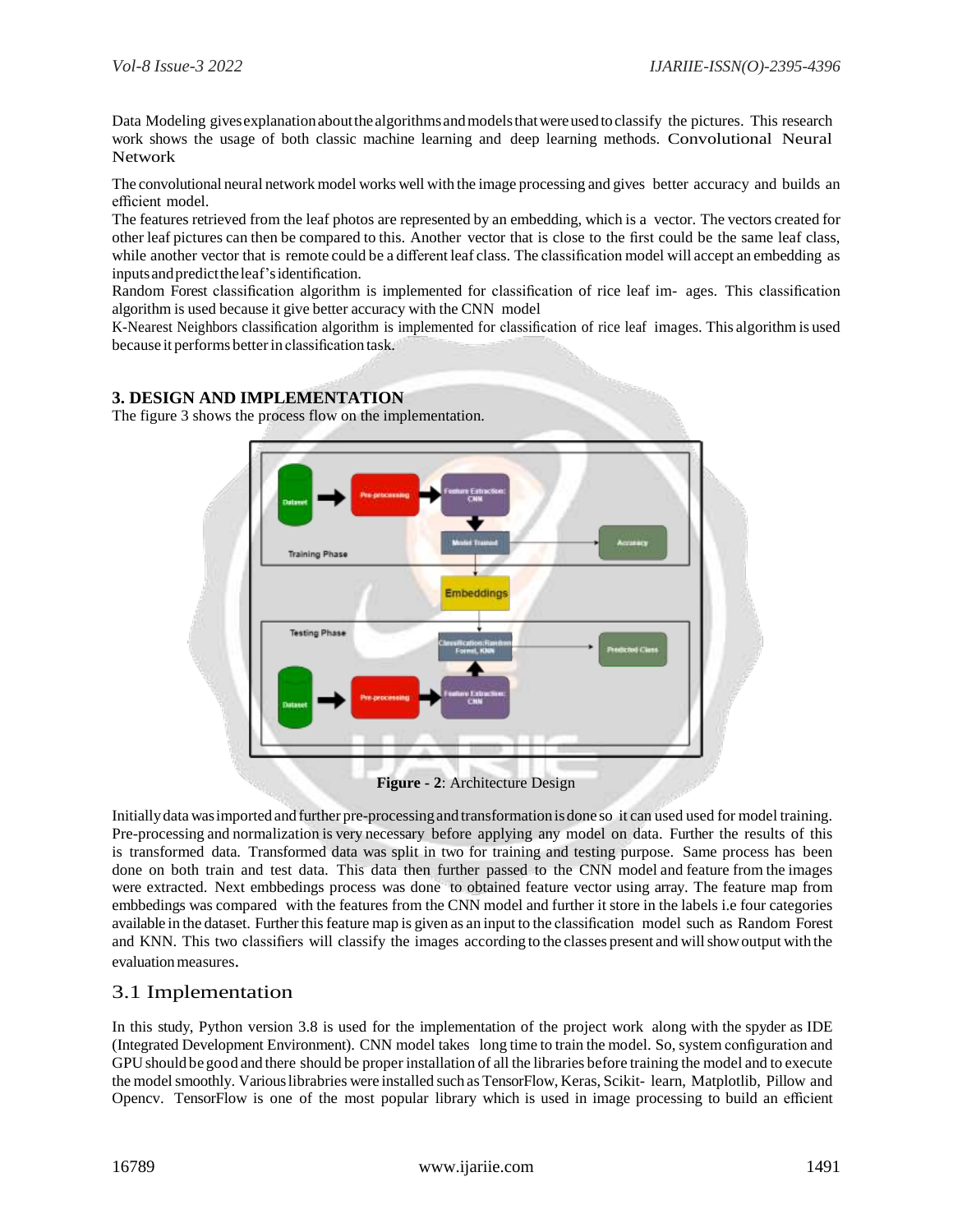model. Keras is one of the most powerful library for developing deep learning models. It Also acts as an interface for TensorFlow library. Scikit-learn is used for machine learning algorithms for classification and regression tasks. Matplotlib is use for plotting in python programming language. Pillow and Opencv is used for working on image data. All these libraries were installed to build an environment for the actual implementation part.

From the the first model i.e. CNN extraction of features is done from the images. All the necessary libraries for this model building were imported from TensorFlow library using keras. The libraries were installed using pip install command. Second step is embbedings which will create an array and try to extract features from the images and further those features will be compared with the feature obtained from the CNN model and it will store the feature vector according to the particular categories. Second model is a classification of images based on the categories. There are two classification models which are implemented such as Random Forest and KNN. These classification models will take the output i.e. feature vector as an input and then it will classify the images.

#### **4. RESULT ANALYSIS**

The models and architectures developed in this study attempt to alleviate the difficulties experienced by farmers in diagnosing and classifying rice leaf diseases. As a result, CNN is used to demonstrate the performance and robustness of the models developed in comparison to other machine learning algorithms such as Random Forest and K-Nearest Neighbors. The accuracy, recall, precision, and F-1 score were used as evaluation measures in this study to analyze the outcomes. Then, using the negative and positive classifications of each class, a confusion matrix is generated to determine the right amount of predictions made by model for identifying rice leaf diseases. The performance of the models developed is evaluated using this matrix and the classification report. The table bellow summarizes the accuracy findings for all of the models used in this investigation.

| <b>Table 1: Results Summary</b> |          |  |
|---------------------------------|----------|--|
| Model                           | Accuracy |  |
| CNN                             | 80%      |  |
| <b>Random Forest</b>            | 96%      |  |
| <b>K-Nearest Neighbors</b>      | 2%       |  |

The above table represents the result summary for all the models which are implemented in this research work. In this research project first model CNN performed quite well with the accuracy of 80% for feature extraction from images. Whereas, second classification model contains two classifiers such as Random Forest and K-Nearest Neighbors. Accuracy of random forest is 96 percent, which is very good. And the accuracy of the KNN classifier is 72 percent. Among both the classifications model Random Forest performed well with the CNN model as an feature extractor. Whereas, KNN have not given the best performance with the CNN model.

## **5. CONCLUSIONS**

To ensure better quality, quantity and productivity of the yield, it is very crucial for identifying the diseases at early stage for reducing the use of pesticides to reduce damage of the crops and environment. The main aim of this research was to detect and classify the diseases in the rice leaf, having four categories of classes as healthy, hispa, brown spot and leaf blast. In this research study convolutionl neural network was used for the feature extraction from the rice images. Whereas, Some machine learning classifiers such as Random Forest and K-Nearest Neighbors were used for the classification of the diseases based on the categories. The implementation was done on total 3,355 images ofrice leaf. The first model CNN performed well for the feature extraction with the accuracy of 80 percent. Along with this second model was classification of diseases using some machine learning classifiers such as